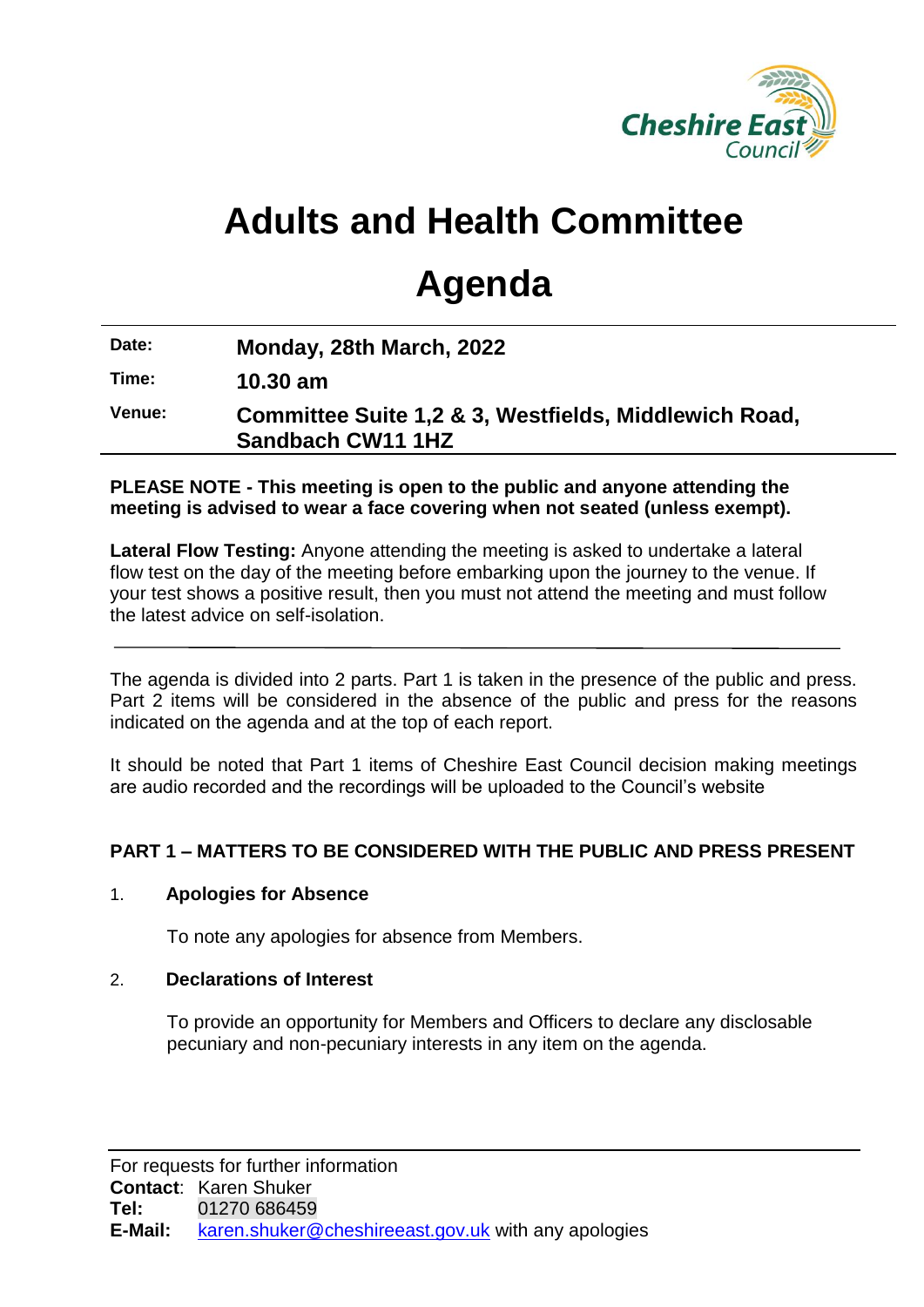### 3. **Minutes of Previous Meeting** (Pages 5 - 12)

To approve as a correct record the minutes of the previous meeting held on 18 January 2022.

## 4. **Public Speaking/Open Session**

In accordance with paragraph 2.24 of the Council's Committee Procedure Rules and Appendix on Public Speaking, set out in the [Constitution,](https://www.cheshireeast.gov.uk/council_and_democracy/your_council/constitution.aspx) a total period of 15 minutes is allocated for members of the public to put questions to the committee on any matter relating to this agenda. Each member of the public will be allowed up to two minutes each to speak, and the Chair will have discretion to vary this where they consider it appropriate.

Members of the public wishing to speak are required to provide notice of this at least three clear working days' in advance of the meeting.

## 5. **Briefing on proposed Learning Disabilities conference**

To receive a briefing on the proposed Learning Disabilities Conference.

## 6. **Day Opportunities Flexible Purchasing System** (Pages 13 - 42)

To consider a report seeking approval of the development of a Flexible Purchasing System for Day Opportunities in Cheshire East.

## 7. **All Age Carers Strategy and Recommission** (Pages 43 - 138)

To approve the All Age Carers Strategy.

#### 8. **Cheshire East Live Well for Longer Plan 2022 – 2025** (Pages 139 - 214)

To consider the draft Live Well for Longer Plan for the basis of consultation.

#### 9. **Q3 Adult Social Care Performance Scorecard 2021-22** (Pages 215 - 222)

To consider the key performance indicators/measures from Quarter 3, 2021/22.

#### 10. **Adult Social Care Short Term Funding Streams** (Pages 223 - 234)

To receive a report on the various funding streams that have been provided to support the Adult Social Care market throughout the Covid 19 pandemic.

# 11. **Better Care Fund Section 75 Agreement** (Pages 235 - 244)

To consider a report requesting approval to enter into a new Section 75 Agreement.

#### 12. **Care at Home Recommission (domiciliary care)** (Pages 245 - 282)

To consider a report seeking permission to undertake the recommissioning of Care at Home services for adults.